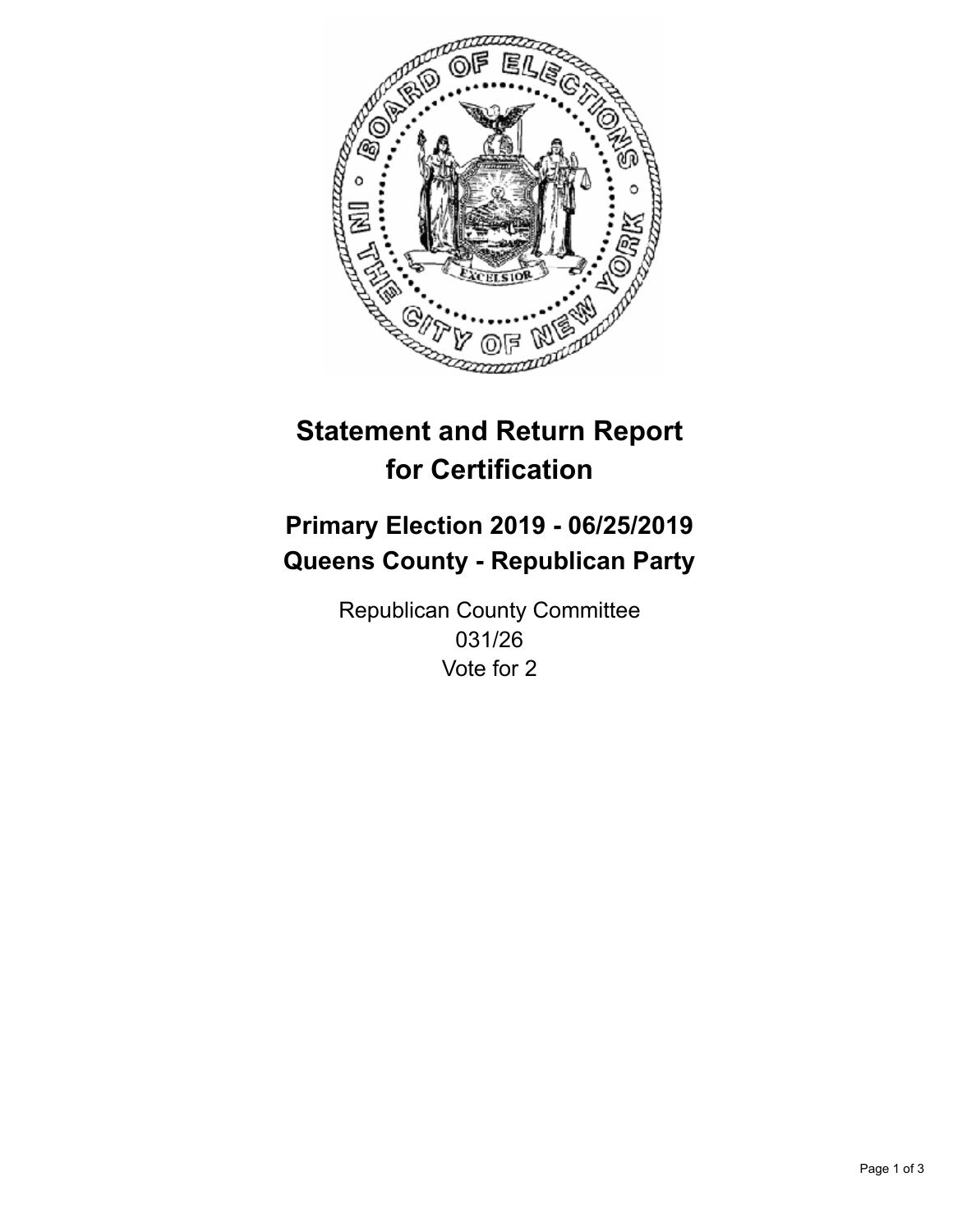

## **Assembly District 26**

| <b>PUBLIC COUNTER</b>                                    | 27       |
|----------------------------------------------------------|----------|
| <b>MANUALLY COUNTED EMERGENCY</b>                        | 0        |
| ABSENTEE / MILITARY                                      | 0        |
| AFFIDAVIT                                                | $\Omega$ |
| <b>Total Ballots</b>                                     | 27       |
| Less - Inapplicable Federal/Special Presidential Ballots | 0        |
| <b>Total Applicable Ballots</b>                          | 27       |
| EDWARD T. LAGRASSA                                       | 22       |
| ANNALAINE A. LICARI                                      | 20       |
| ROBERT J. BISHOP                                         | 6        |
| <b>JANET BISHOP</b>                                      | 3        |
| <b>Total Votes</b>                                       | 51       |
| Unrecorded                                               | 3        |